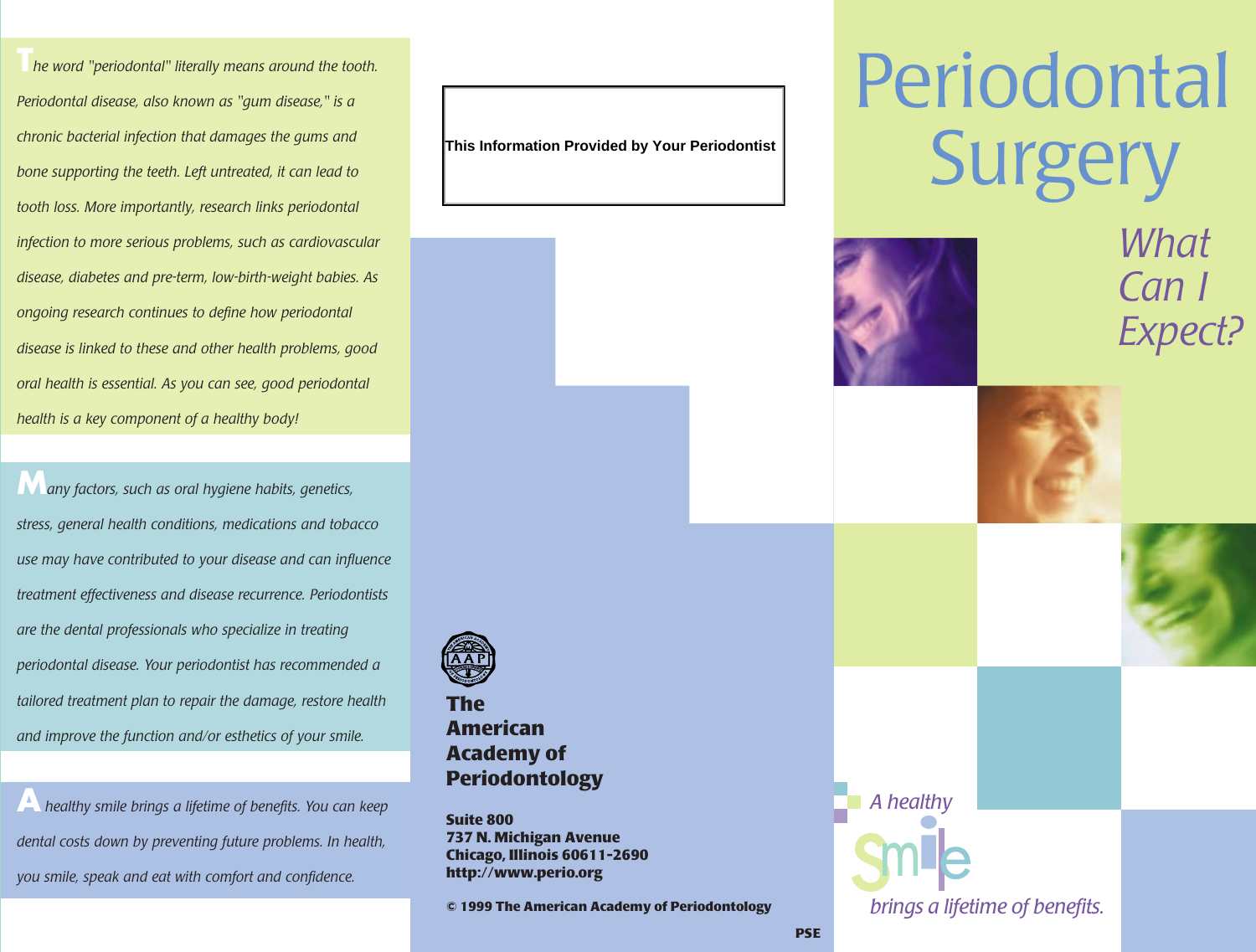You've been diagnosed with periodontal

disease, and your **periodontist** has

recommended periodontal surgery.

Like many patients, you may have some

concerns. This brochure provides answers

**to questions** frequently asked by

patients diagnosed with periodontal

disease. It's important for you to find

**answers** to your questions before

surgery, because knowing what lies

ahead will enable you to actively

participate in your health care decisions. **Y**ou'll be one step closer to a **healthy** 

**mouth** and a happy smile.

**Why Do I Need Periodontal Surgery?**

You need periodontal surgery because your periodontist has determined that the tissues around your teeth are unhealthy and cannot be repaired with non-surgical treatment.

#### **Will It Hurt?**

r.

New treatment options using refined techniques can be performed comfortably as office procedures. Improvements in medications, local anesthesia, anxiety and pain control, and, in some cases, conscious sedation, are available to make your treatment more pleasant and comfortable.

#### **How Long Will It Take To Heal?**

It's important to follow the doctor's instructions. Patients generally can expect to enjoy their normal routine the following day. Talk with your periodontist about any special post-operative considerations you may have, such as diet, exercise or follow-up medications. This will help to minimize disruption of your daily activities.

#### **Will Insurance Cover The Surgery?**

Many insurance plans pay a portion of periodontal services. Your periodontal health is important, so talk to your periodontist about payment options. Oftentimes, the office staff will work with your insurance company to secure maximum benefits.

*Your comfort and confidence in the recommended treatment plan is important to your periodontist and your overall satisfaction with this health care decision. As always, if you have any additional questions about periodontal surgery, your periodontist will be happy to answer them in the privacy of an individual appointment.*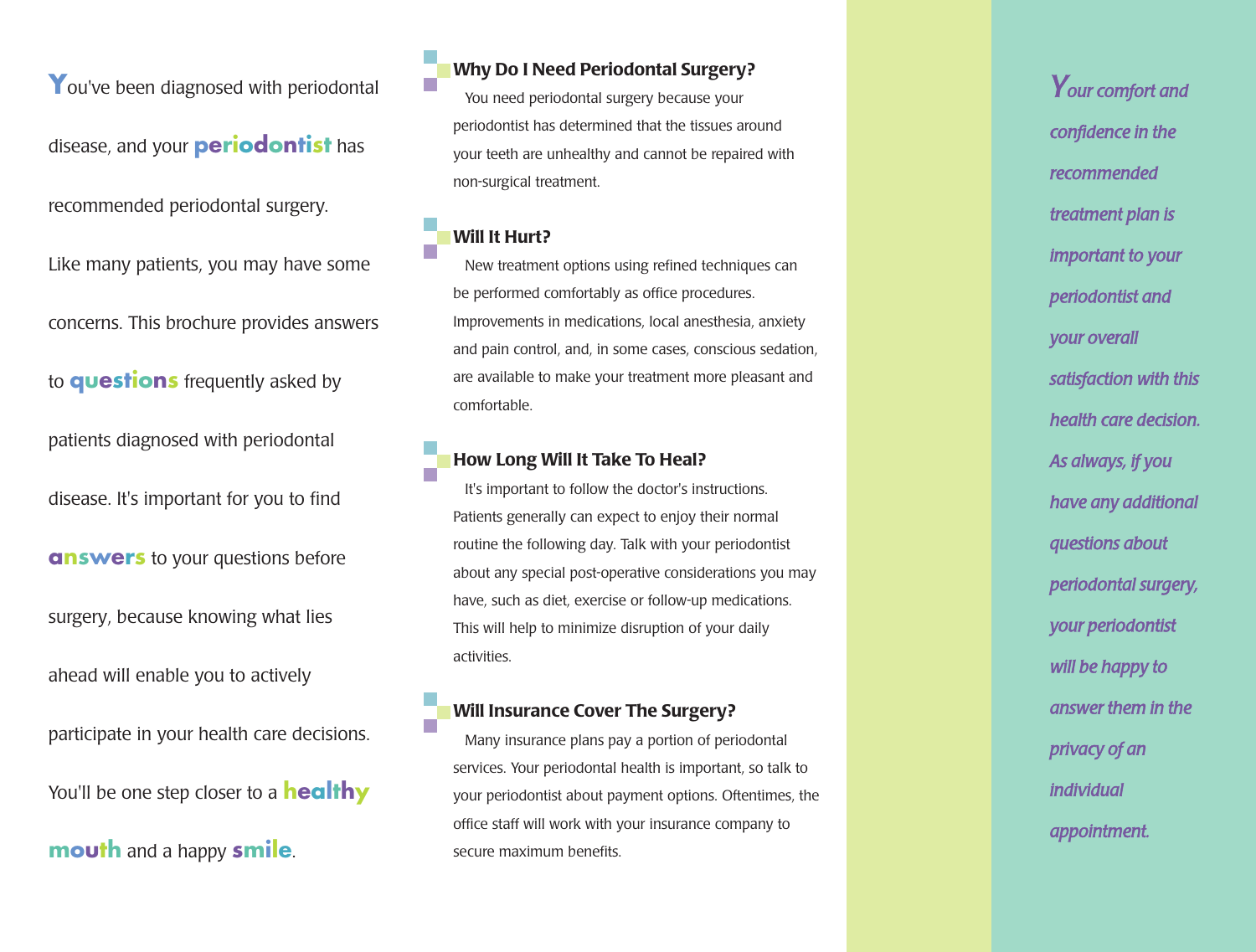### **achefotion**

The main cause of periodontal disease is bacteria in the form of a sticky, colorless plaque that constantly forms on your teeth. However, many factors (see main brochure) can cause periodontal disease or influence its progression.

Your bone and gum tissue should fit snugly around your teeth like a turtleneck around your neck. When you have periodontal disease, this supporting tissue and bone is destroyed and pockets develop. Eventually, too much bone is lost, and the teeth need to be extracted.

Your periodontist has recommended a regenerative procedure because the bone supporting your teeth has been destroyed (see figure 1.0). These procedures can reverse some of the damage by regenerating lost bone and tissue.

During this procedure, your periodontist folds back the gum tissue and removes the disease-causing bacteria. Membranes (filters), bone grafts or tissuestimulating proteins can be used to encourage your body's natural ability to regenerate bone and tissue.



*figure 1.0 X-ray showing severe bone loss*

*figure 2.0 X-ray showing healthy bone level restored after periodontal treatment*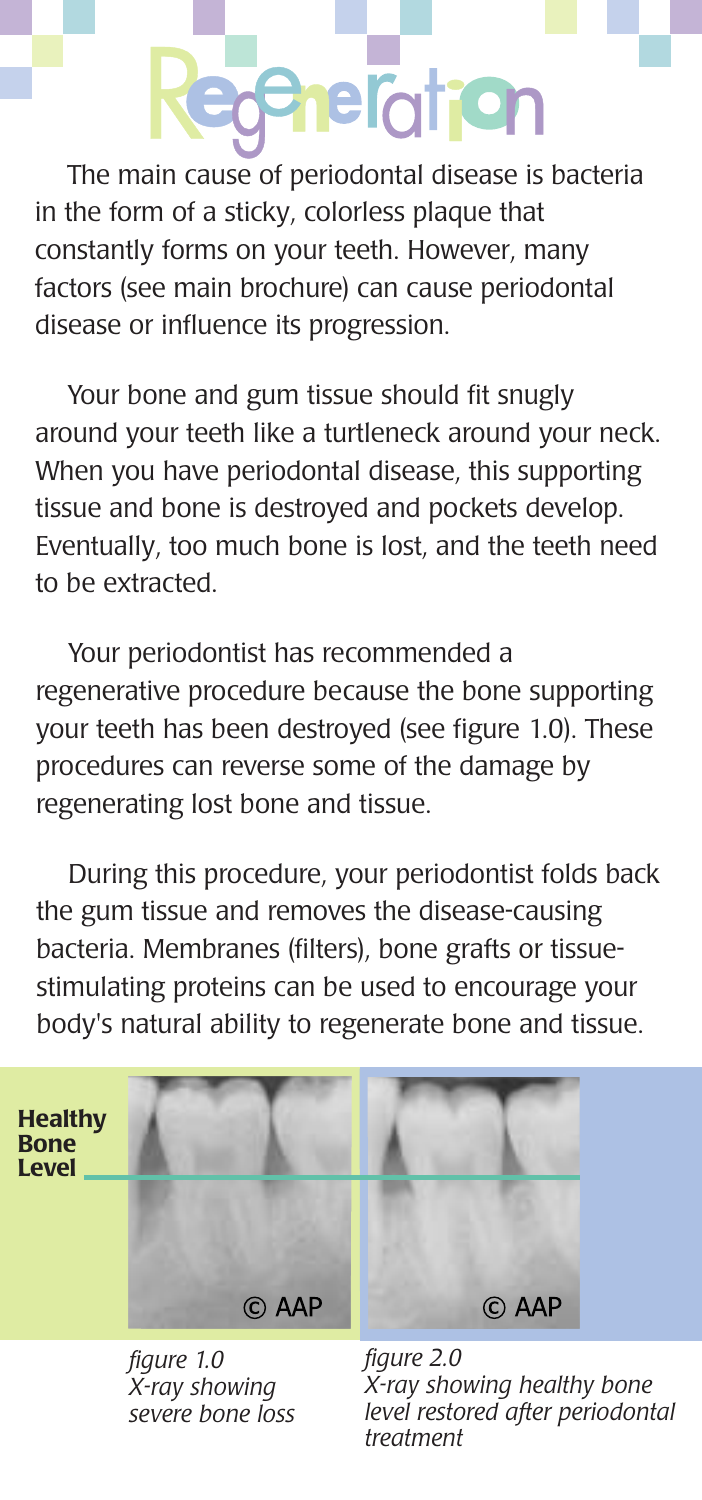As you can see, there are many options to enhance support for your teeth and to restore your bone to a healthy level (see figure 2.0). Your periodontist will discuss your best options with you.

#### What are the benefits of this procedure?

Eliminating existing bacteria and regenerating bone and tissue helps to reduce pocket depth and repair damage caused by the progression of periodontal disease. With a combination of daily oral hygiene and professional maintenance care, you'll increase the chances of keeping your natural teeth and decrease the chances of serious health problems (see main brochure) associated with periodontal disease.

*Photo Credits: Donald Clem III, DDS*

**© 1999 The American Academy of Periodontology**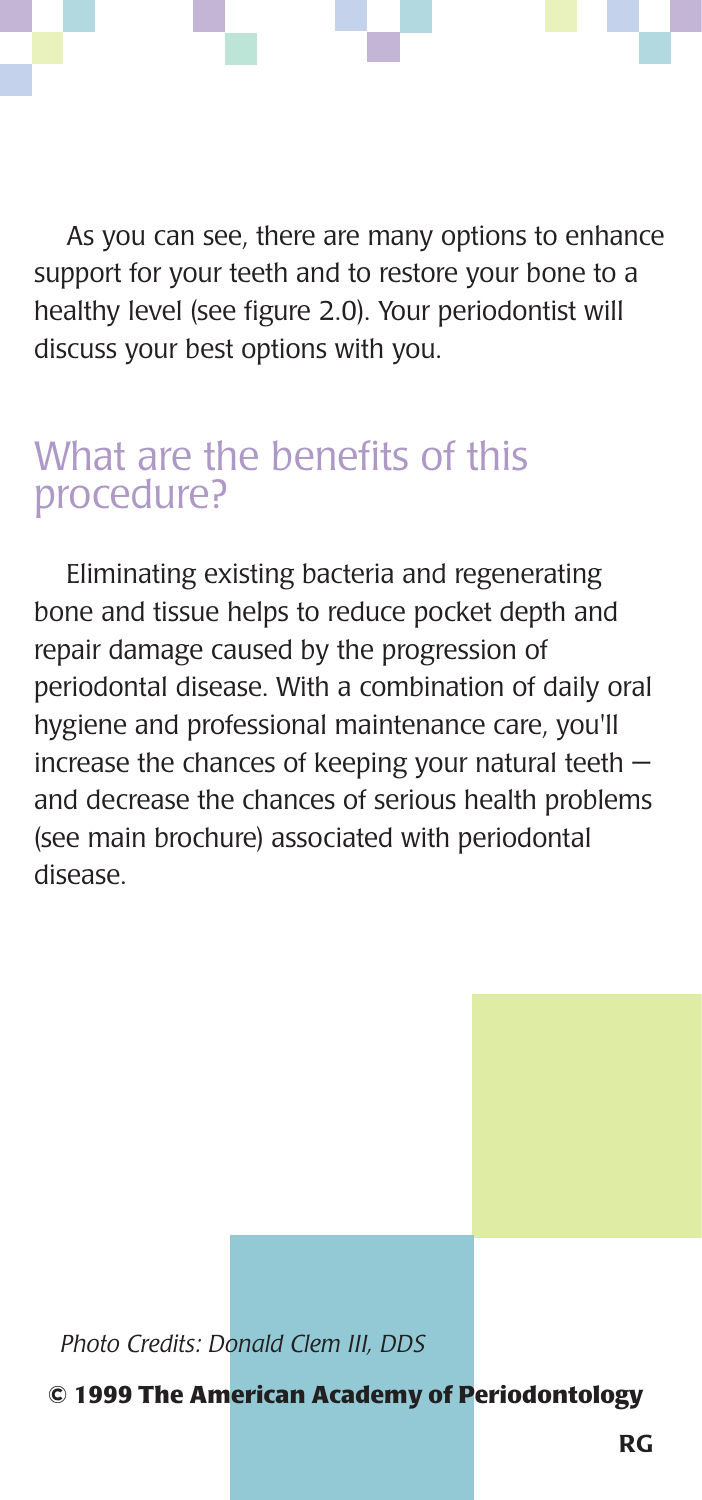

#### Anxiety-control to put your mind at-ease

Today more than ever, patients are aware of the importance of periodontal health and the potential consequences of untreated disease. Despite this



increased awareness, patient anxiety and fear concerning treatment can sometimes get in the way of optimal periodontal care. In addition to new treatment options that use refined techniques and improvements in local anesthesia, *conscious sedation* is available to make your

treatment more pleasant and comfortable. This important option has eased the minds of many periodontal patients, and unlocked the benefits of periodontal treatment for those who would have otherwise avoided it.

Your periodontist may have recommended conscious sedation as the preferred method of anxiety control to ensure that you are comfortable and relaxed during your procedure. Conscious sedation is a safe, drug-induced state in

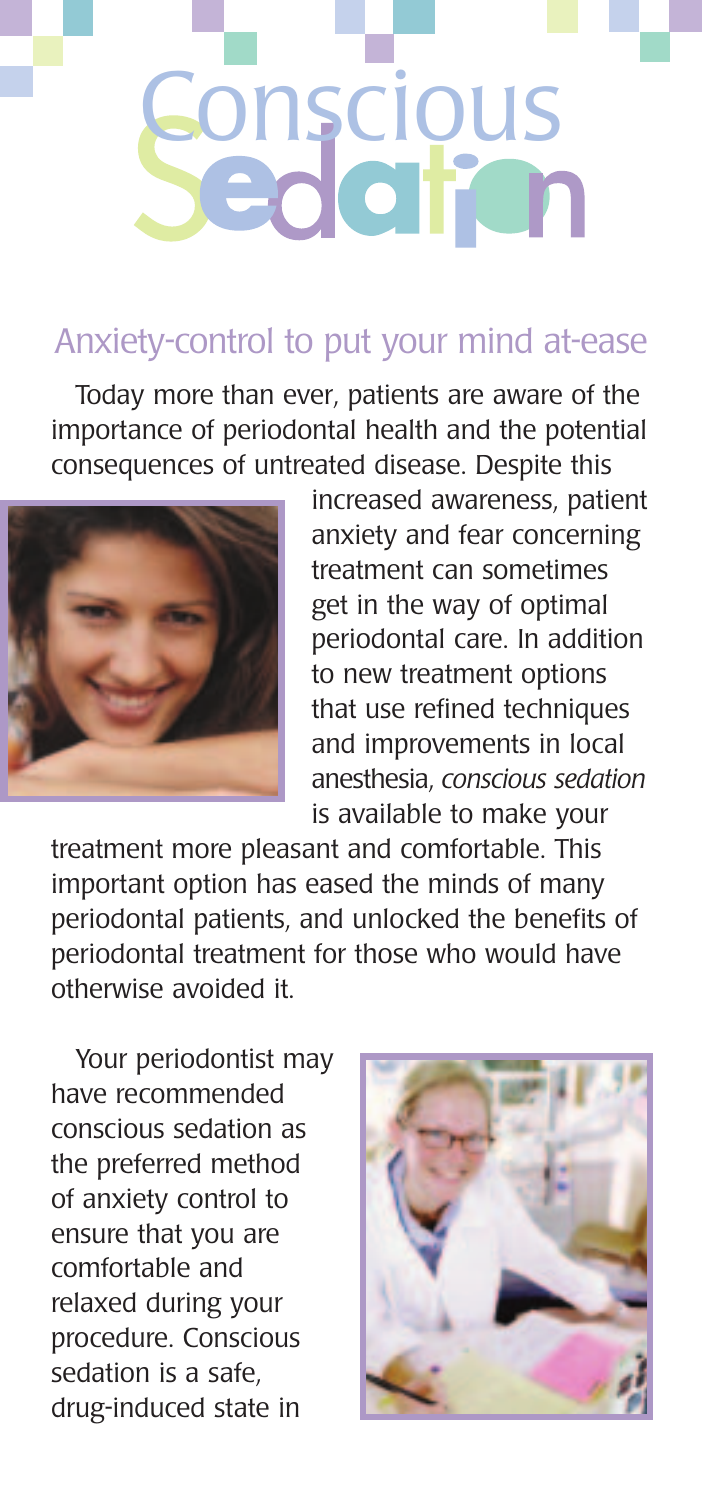which you are conscious and pleasantly relaxed, yet free of fear, anxiety and apprehension. The use of conscious sedation by an appropriately trained periodontist is safe and effective, and will help you feel com-



fortable and confident during your periodontal treatment. It is different than general anesthesia and does not carry the inherent risks associated with general anesthesia.

Conscious sedation may be administered through a number of different methods and medications. Your periodontist will explain your options and describe the one that's best for you.

Conscious sedation is available to make your periodontal care relaxed, and your road to periodontal health full of smiles.

© 2003 The American Academy of Periodontology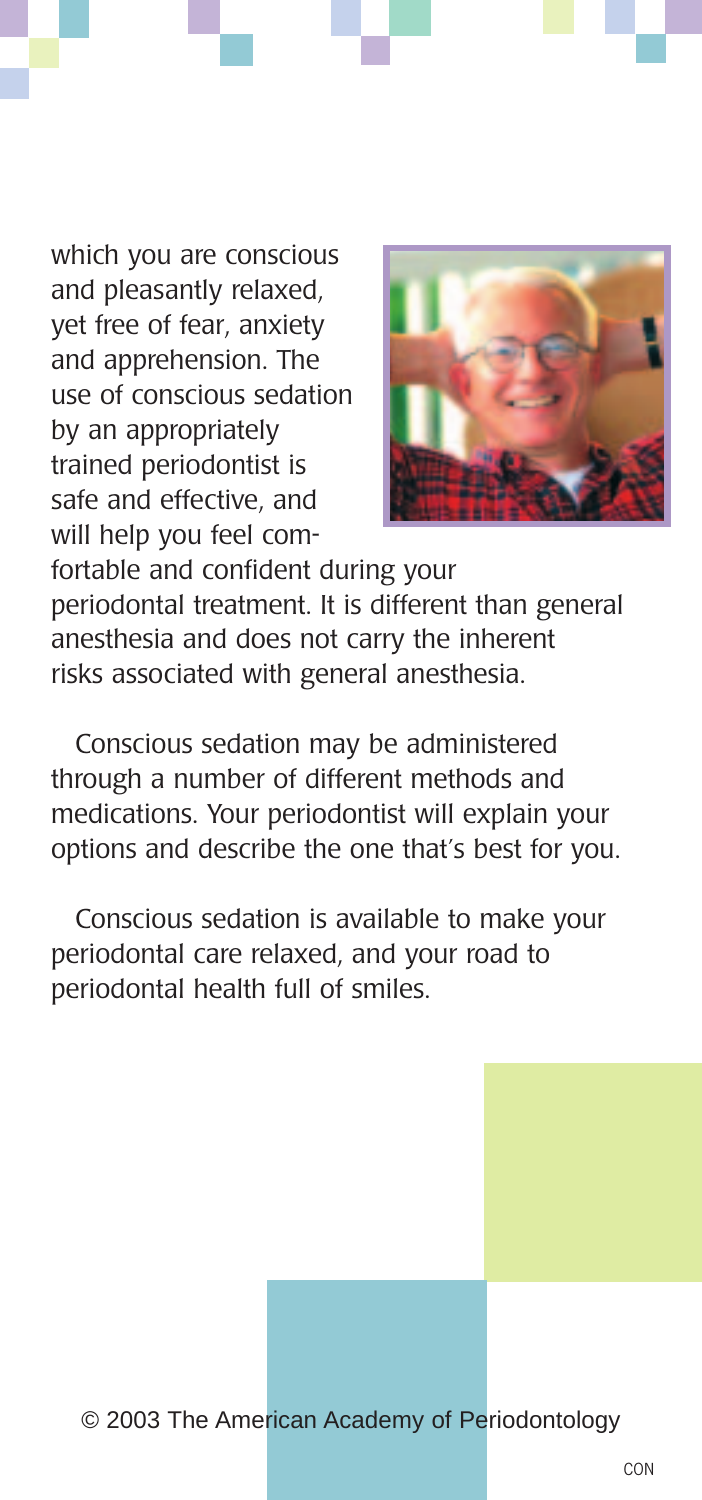### Lengthening

Periodontal procedures are available to lay the groundwork for restorative and cosmetic dentistry and/or to improve the esthetics of your gum line.

You may have asked your periodontist about



procedures to improve a "gummy" smile because your teeth appear short (see figure 1.0). Your teeth may actually be the proper length, but they're covered with too much gum tissue. To correct this, your periodontist performs



 *figure 1.0*

crown lengthening.

During this procedure, excess gum and bone tissue is reshaped to expose more of the natural tooth.

This can be done to one tooth, to even your gum line, or to several teeth to expose a natural, broad smile (see figure 2.0).



Your dentist or periodontist may also recommend crown lengthening to make a restorative or



 *figure 2.0*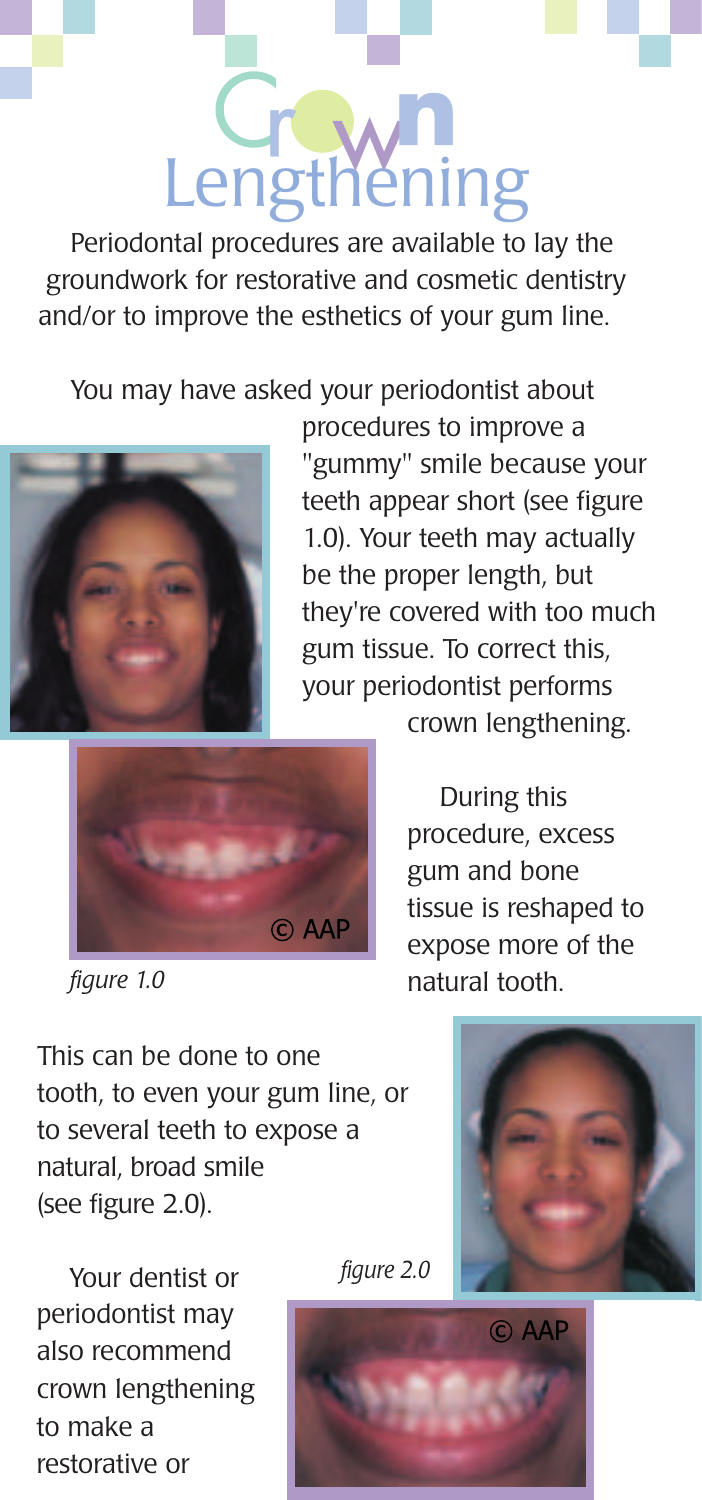cosmetic dental procedure possible. Perhaps your tooth is decayed, broken below the gum line, or has insufficient tooth structure for a restoration, such as a crown or bridge. Crown lengthening adjusts the gum and bone levels to expose more of the tooth so it can be restored.

#### What are the benefits of this procedure?

Whether you have crown lengthening to improve function or esthetics, patients often receive the benefits of both. A beautiful new smile and improved periodontal health — your keys to smiling, eating and speaking with comfort and confidence.

*Photo Credits: John Bruno, DDS, MS*

**© 1999 The American Academy of Periodontology**

**CL**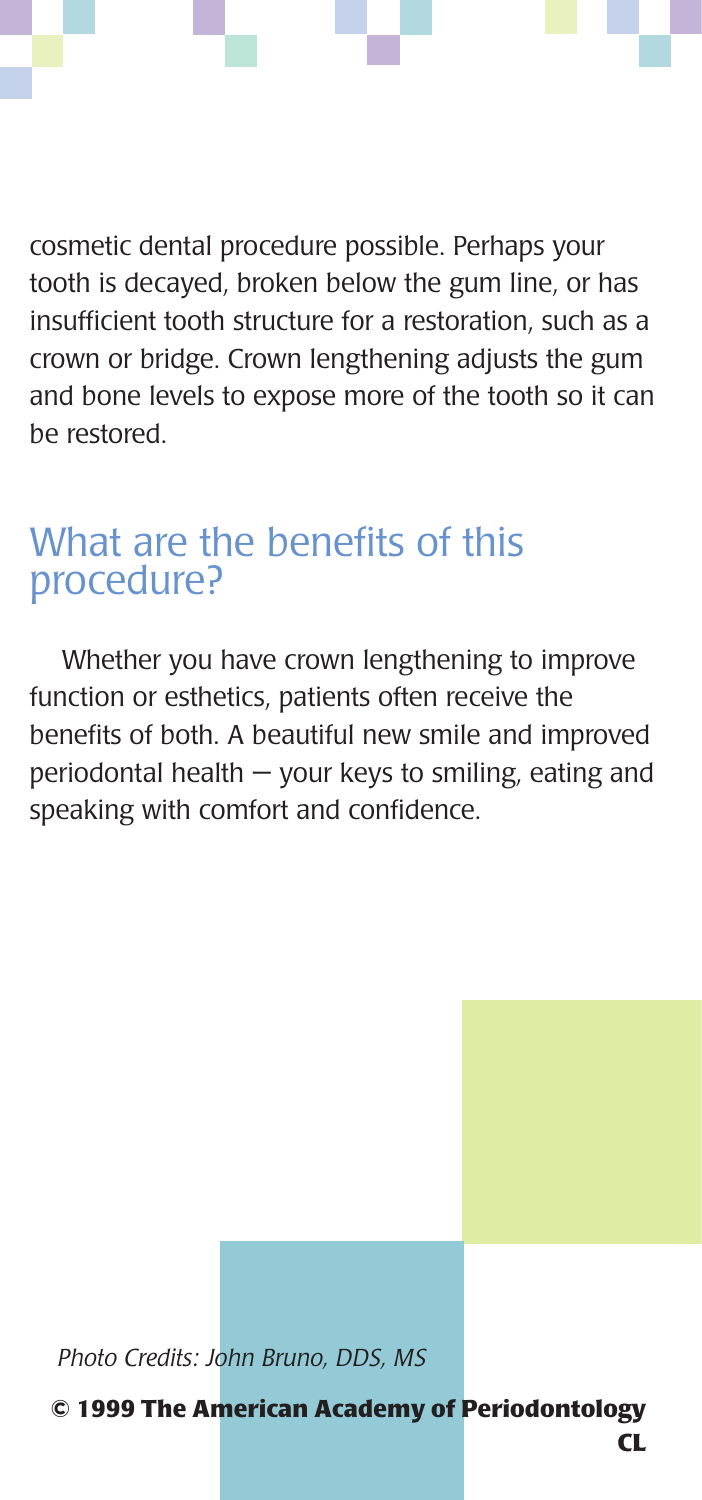### Lengthening Functional

Periodontal procedures are available to lay the groundwork for restorative and cosmetic dentistry and/or to improve the health and esthetics of your smile.



*Decayed tooth prior to crown lengthening*

is exposed. Crown lengthening is often used as part of a treatment plan for a tooth that is to be fitted with a crown. This procedure provides the



*Crown is successfully placed*

Crown lengthening is a surgical procedure that recontours the gum tissue and often the underlying bone surrounding one or more teeth so that an adequate amount of healthy tooth



*Crown lengthening exposes more of the tooth surface*

necessary space between the supporting bone and crown, preventing the new crown from damaging gum tissues and bone.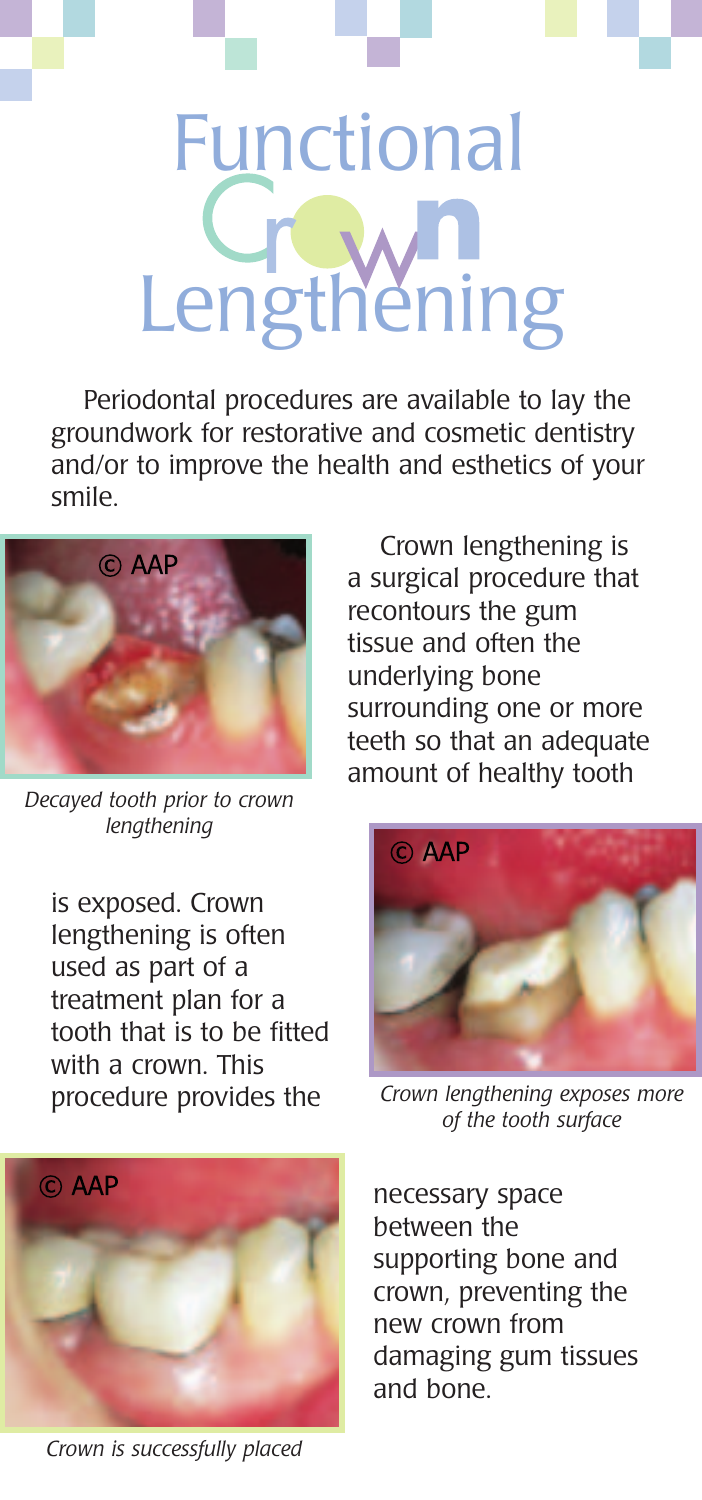Your dentist or periodontist may also recommend crown lengthening in order to make a restorative procedure possible. If a tooth is badly worn, decayed or fractured below the gum line, crown lengthening adjusts the gum and bone levels to gain access to more of the tooth so it can be restored.

#### What are the benefits of this procedure?

Functional crown lengthening is an important part of an integrated effort to optimize your health, appearance, comfort and function. A beautiful new smile and improved periodontal health are your keys to smiling, eating and speaking with comfort and confidence.

*Photo Credits: John Bruno, DDS, MS*

**© 2001 The American Academy of Periodontology**

FCL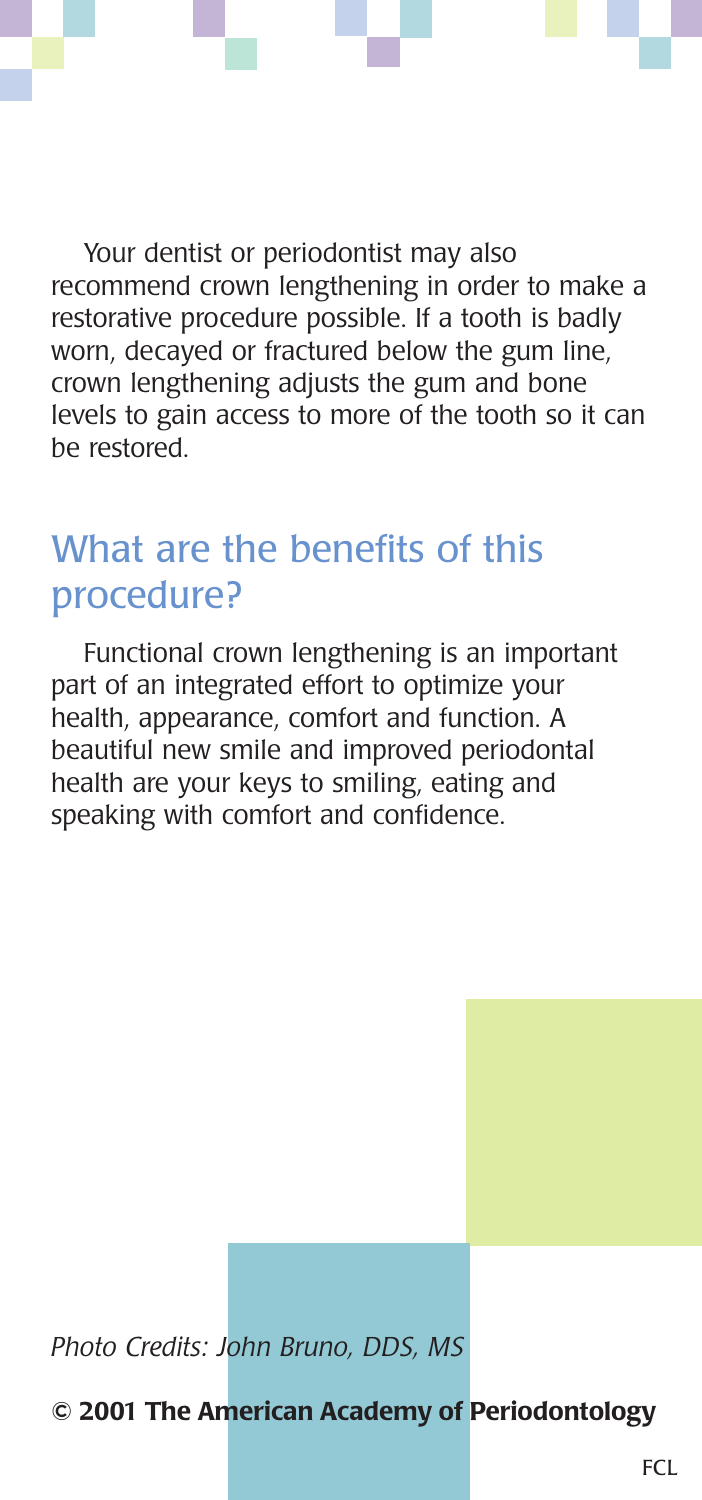## Pocket Depth

The main cause of periodontal disease is bacteria in the form of a sticky, colorless plaque that constantly forms on your teeth. However, many factors (see main brochure) can cause periodontal disease or influence its progression.

Your bone and gum tissue should fit snugly around your teeth like a turtleneck around your neck. When you have periodontal disease, this supporting tissue and bone is destroyed, forming "pockets" around the teeth.

Over time, these pockets become deeper, providing a larger space for bacteria to live. As bacteria develop around the teeth, they can accumulate and advance



*figure 1.0 mild periodontitis*

under the gum tissue. These deep pockets collect even more bacteria, resulting in further bone and tissue loss. Eventually, too much bone is lost, and the teeth need to be extracted.

Your periodontist has measured the depth of your pocket(s) (see



figures 1.0 and 2.0). A pocket reduction procedure has been recommended

*figure 2.0 moderate-advanced periodontitis*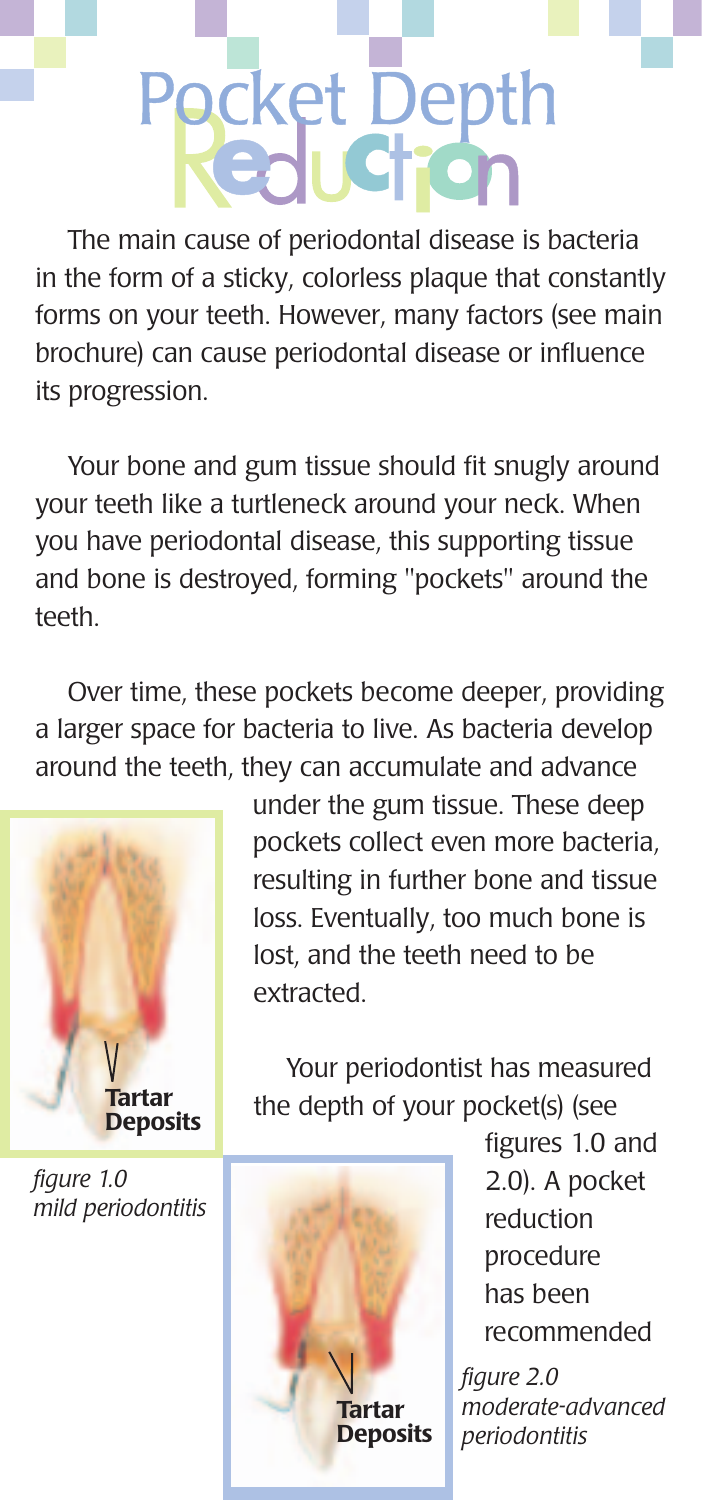because you have pockets that are too deep to clean with daily at-home oral hygiene and a professional care routine.

During this procedure, your periodontist folds back the gum tissue and removes the disease-causing bacteria before securing the tissue into place. In some cases, irregular surfaces of the damaged bone are smoothed to limit areas where disease-causing bacteria can hide. This allows the gum tissue to better reattach to healthy bone.

#### What are the benefits of this procedure?

Reducing pocket depth and eliminating existing bacteria are important to prevent damage caused by the progression of periodontal disease and to maintain a healthy smile. Eliminating bacteria alone may not be sufficient to prevent disease recurrence.

Deeper pockets are more difficult for you and your dental care professional to clean, so it's important for you to reduce them. Reduced pockets and a combination of daily oral hygiene and professional maintenance care increase your chances of keeping your natural teeth — and decrease your chances of serious health problems (see main brochure) associated with periodontal disease.

**© 1999 The American Academy of Periodontology**

PDR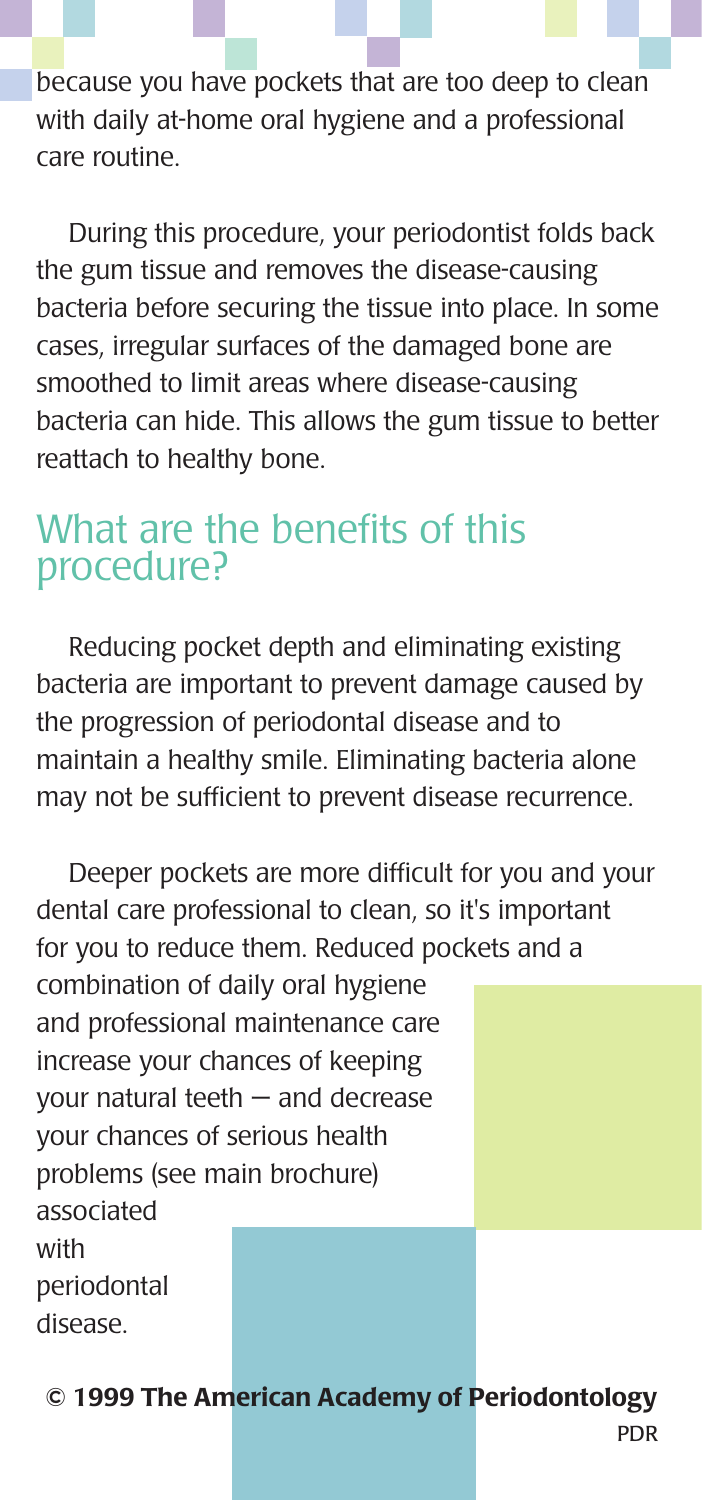## Soft Tissue

Periodontal procedures are available to stop further dental problems and gum recession, and/or to improve the esthetics of your gum line.

Exposed tooth roots are the result of gum recession. Perhaps you wish to enhance your smile by covering one or more of these roots that make your teeth appear too long (see figure 1.0). Or, maybe you're not bothered by the appearance of these areas, but you cringe because the exposed roots are sensitive to hot or cold foods and liquids.

Your gums may have receded for a variety of reasons, including aggressive tooth brushing or periodontal disease. You may not be in control of what caused the recession, but prior to treatment your periodontist will help you identify the factors contributing to the problem. Once these contributing factors are controlled, a soft tissue graft procedure



 *figure 1.0*

 *figure 2.0*

will repair the defect and help to prevent additional recession and bone loss.

Soft tissue grafts can be used to cover roots or develop gum tissue which is absent



due to excessive gingival recession.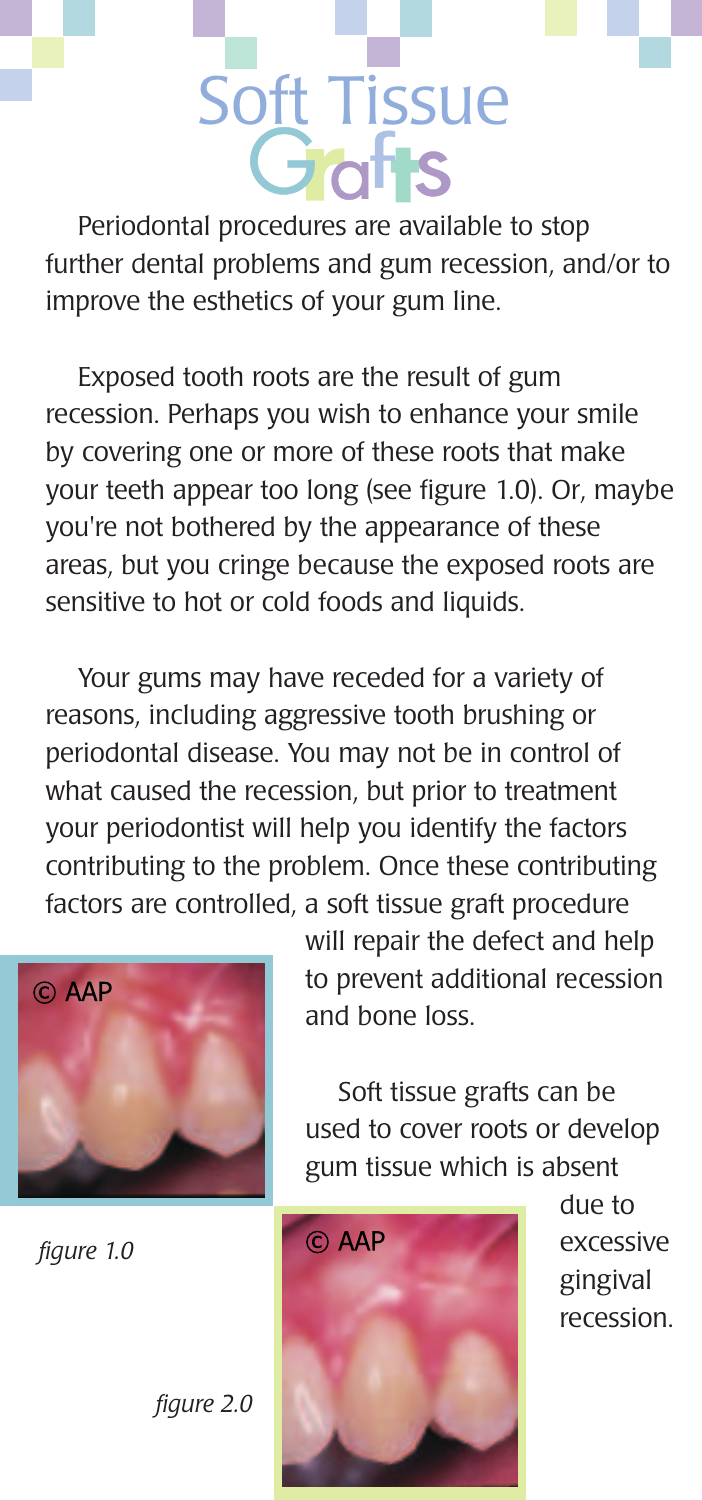During this procedure, your periodontist takes gum tissue from your palate or another donor source to cover the exposed root (see figure 2.0). This can be done for one tooth or several teeth to even your gum line and reduce sensitivity.

#### What are the benefits of this procedure?

A soft tissue graft can reduce further recession and bone loss. In some cases, it can cover exposed roots to protect them from decay; this may reduce tooth sensitivity and improve esthetics of your smile. A beautiful new smile and improved periodontal health — your keys to smiling, eating and speaking with comfort and confidence.

*Photo Credits: John Bruno, DDS, MS*

**© 1999 The American Academy of Periodontology**

ST<sub>G</sub>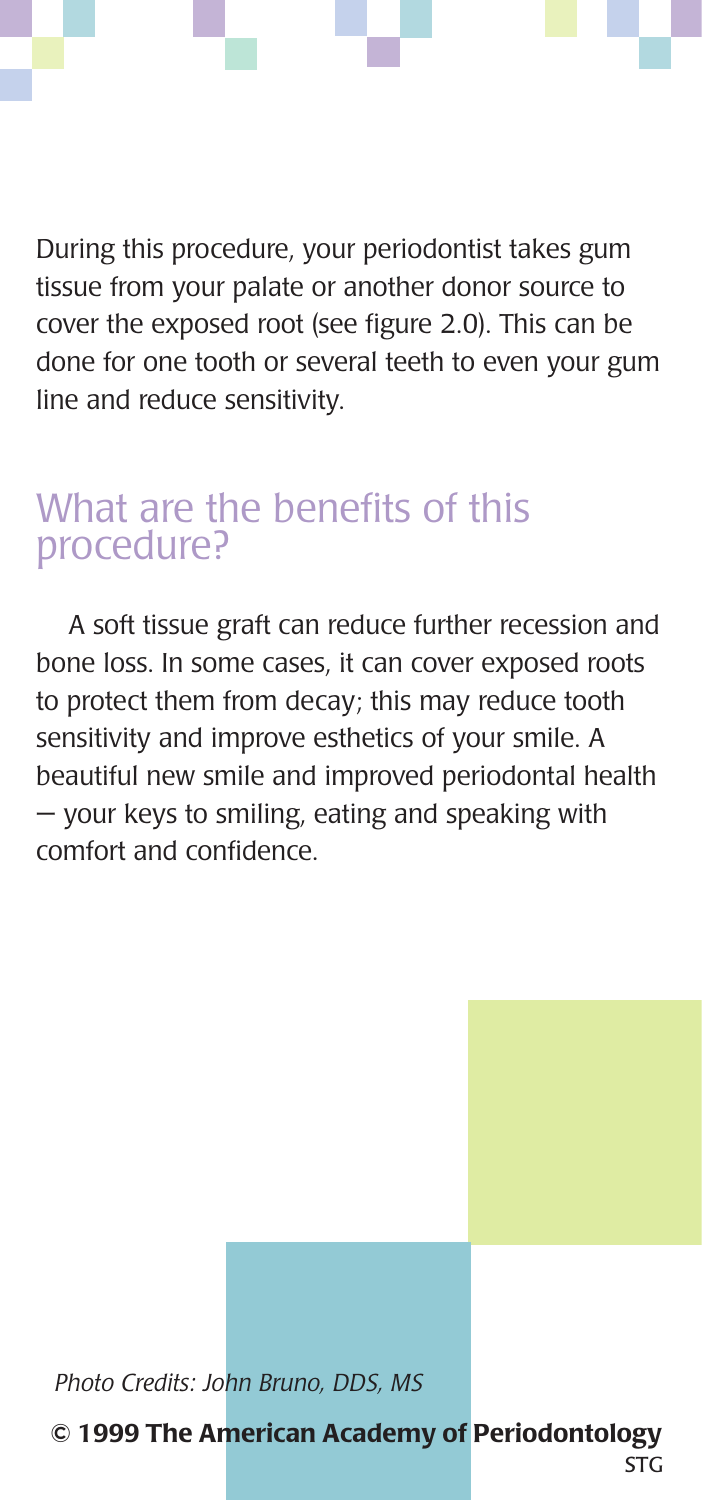# ocket

The goal of periodontal therapy is to save existing teeth and to replace missing teeth. During the course of treatment, however, your periodontist may identify hopeless teeth and other teeth requiring removal. Removing teeth (extracting) may be necessary because of pain, infection, or bone loss caused by periodontal disease, and/or to facilitate restorative treatment.

The bone that holds the tooth in place (the socket) is often damaged by disease and/or infection resulting in a jaw deformity when the tooth is extracted. These jaw deformities can create major



*Figure 1.0 Note the oversized and misshaped tooth restoration to compensate for the lost gum and bone.*

problems in performing restorative dentistry (see figure 1.0), whether your treatment plan involves dental implants, fixed bridges, removable dentures, or reshaping your gumline for a more pleasing smile. Jaw deformities from tooth removal can be

prevented and repaired by a procedure called socket preservation. Socket preservation can greatly improve your smile's appearance and increase your chances for successful dental implants and other restorations for years to come.